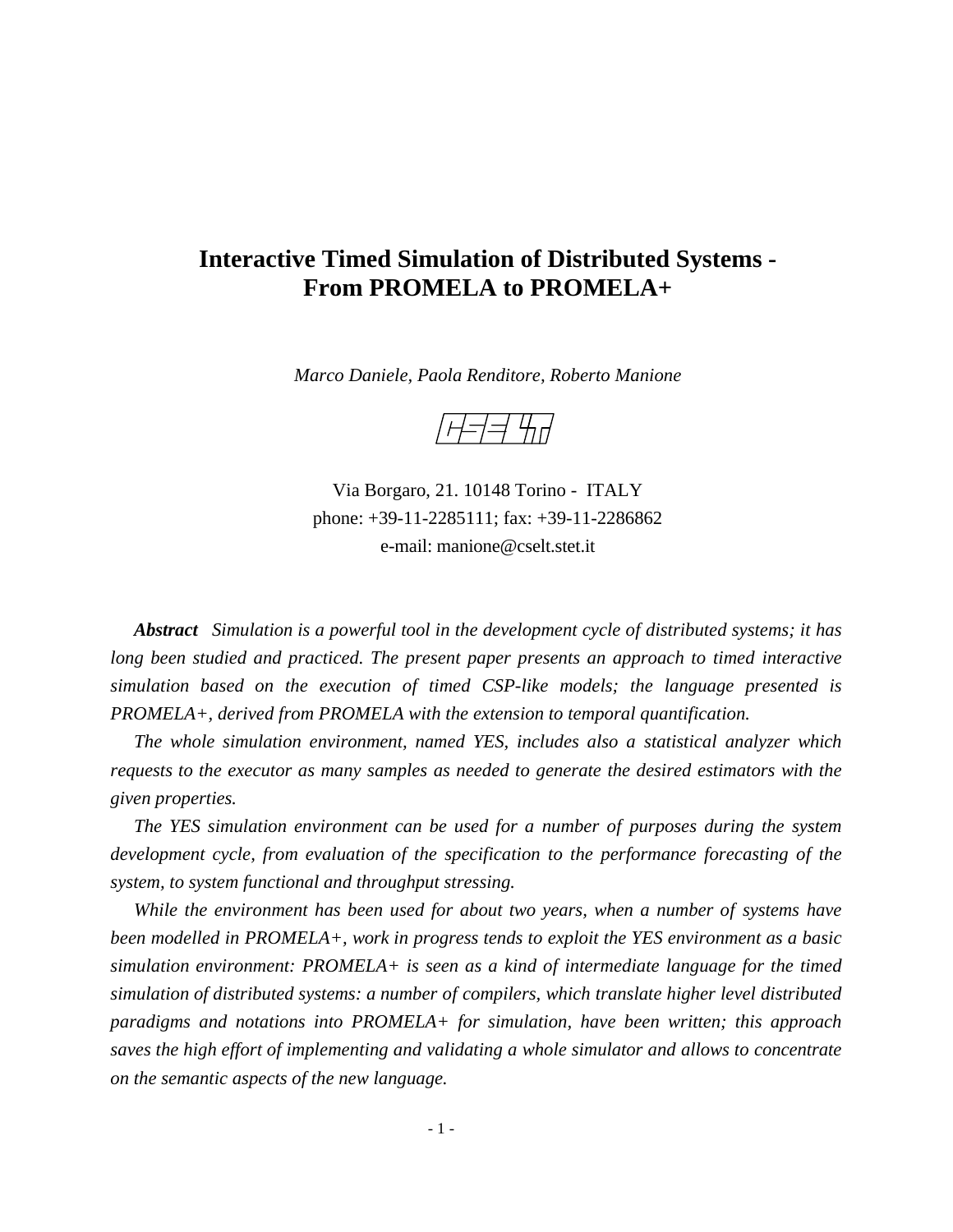## **1. Introduction**

Simulation is a major tool in the development cycle of large Hardware and Software distributed systems; the basic concept is to reproduce via simulation selected behaviours of the system under study. Depending upon the specific development phase, particular simulation flavours apply: as an example, during the *specification* phase the system specification can be executed in order to demonstrate its suitability to accomplish the desired tasks; during *system testing* the environment within which the real system will operate can be simulated: the so obtained traces can be used to stimulate the real system before its deployment in the field; finally in the *acceptance testing* the performances of the real system need to be evaluated: this can be achieved simulating environment configurations and workloads which may not be currently available.

A wide variety of application domains can take advance of such techniques, ranging from Network Management Systems, Network Elements, Switching Systems, Business Processes; their commonalities lay mainly in their reactiveness and distributedness.

Among the more common simulation objectives are:

- functional evaluation of the system specification;
- *performance estimation*: timed evaluation of the system specification;
- *real system functional testing*: functional simulation of the system working environment;
- partial system simulation: incremental testing of critical parts of the system;
- system workload simulation: performance stressing of the system;

The above list leaves explicitly out the aspect of validation, as defined in [Holz91]; since the focus of this paper is mainly in system simulation, this valuable model checking technique will not be addressed here.

In order to have access to some or all of the above simulation features, the system under study and/or, to some extent, its working environment must be formally modelled; the PROMELA language has been chosen for a number of reasons, the more remarkable being:

- semantics close to the CSP
- clean syntax; easy to use orthogonal constructs
- already available functional simulator

On the PROMELA substrate, we decided to add new features: we extended the PROMELA language syntax and semantics and extended the *spin* simulator to support such additions; in order to distinguish our work from the original one, we called the extended language PROMELA+ and, consequently, the simulator, *spin+*; care was put in extending the language, in order to keep it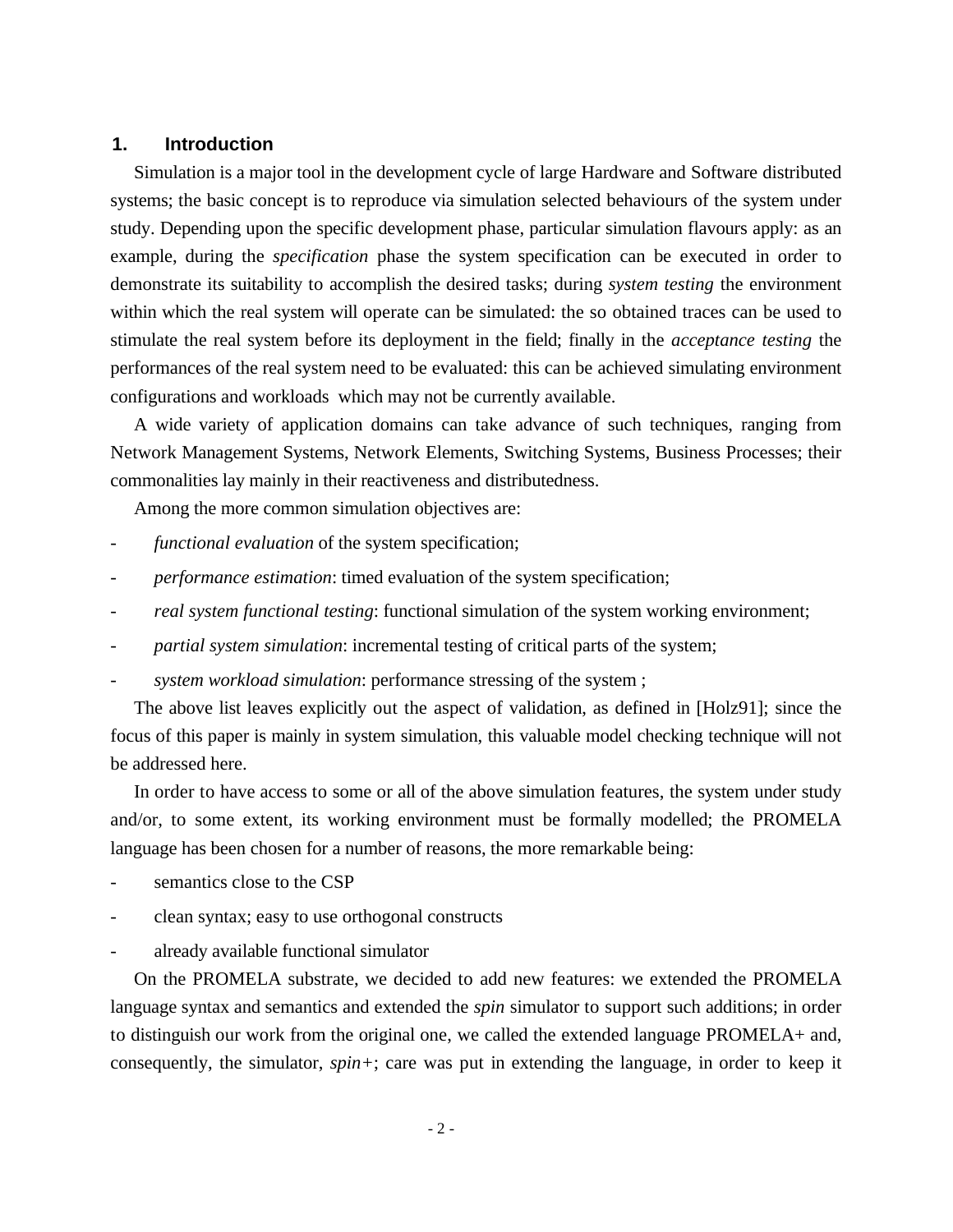backward compatible: when the new features are not used, then the standard PROMELA primitives retain their original definition and semantics.

The *spin+* executor has been embedded into a complete simulation environment, named *YES (Yet another Event driven Simulator)*; the other major components of the environment are a statistical analyzer which processes the timed traces and generates the estimators for the desired variables and a plotter of the results. The YES environment has been used in the simulation of a number of real distributed systems, mainly for performance analysis purposes.

Furthermore, due to the power and flexibility of the PROMELA+ language, YES is being used as a mid-level language: some compilers from higher level modelling paradigms and languages for distributed systems have been built or are in progress. Such compilers translate higher level models into PROMELA+ models for simulation: this approach has proven to be more effective than implementing monolithic simulators of such high level languages.

Two examples of such strategy are: (1) a simulator of TINA-like Object Distributed specifications, [BBMMS95] [MaLa95] used within a CASE tool for the specification of Telecommunications Services and (2) a timed simulator on Event Trace Diagrams.

This paper will mainly deal with the basic YES system: the main extensions which brought the original *spin* to YES will be presented in the next paragraphs, §3 will deal with the extensions to the PROMELA language, §4 will present the statistical analyzer and §5 will deal with the interactive simulation environment; finally §6 will present simulation results.

### **2. Timed Simulation of Distributed Systems**

Discrete Event simulation of distributed systems has long been studied and used; historically the first approach was to write ad-hoc programs which behaved like the real system as far as their external interface was observed, with respect to selected behaviours; a number of languages has been proposed in the past, with the special purpose of writing discrete event simulation programs for the timed simulation of systems, SIMSCRIPT and SIMULA [BDMN73] being only two of them; although such languages contained primitives and library functions supporting simulators development, such as random number generation, statistical analysis, events queue handling, etc... , considerable work had to be done in order to turn the conceptual model of the system into a running program yielding correct and useful results; furthermore such approach does not imply that the structure of the real system is reflected into the simulation program.

More recently, a number of simulation tools have emerged for the analysis and simulation of systems modelled high level description techniques, such as Queuing Networks and Petri Nets (in their various flavours: Stochastic, Generalized, Coloured, ...); some examples are: GreatSPN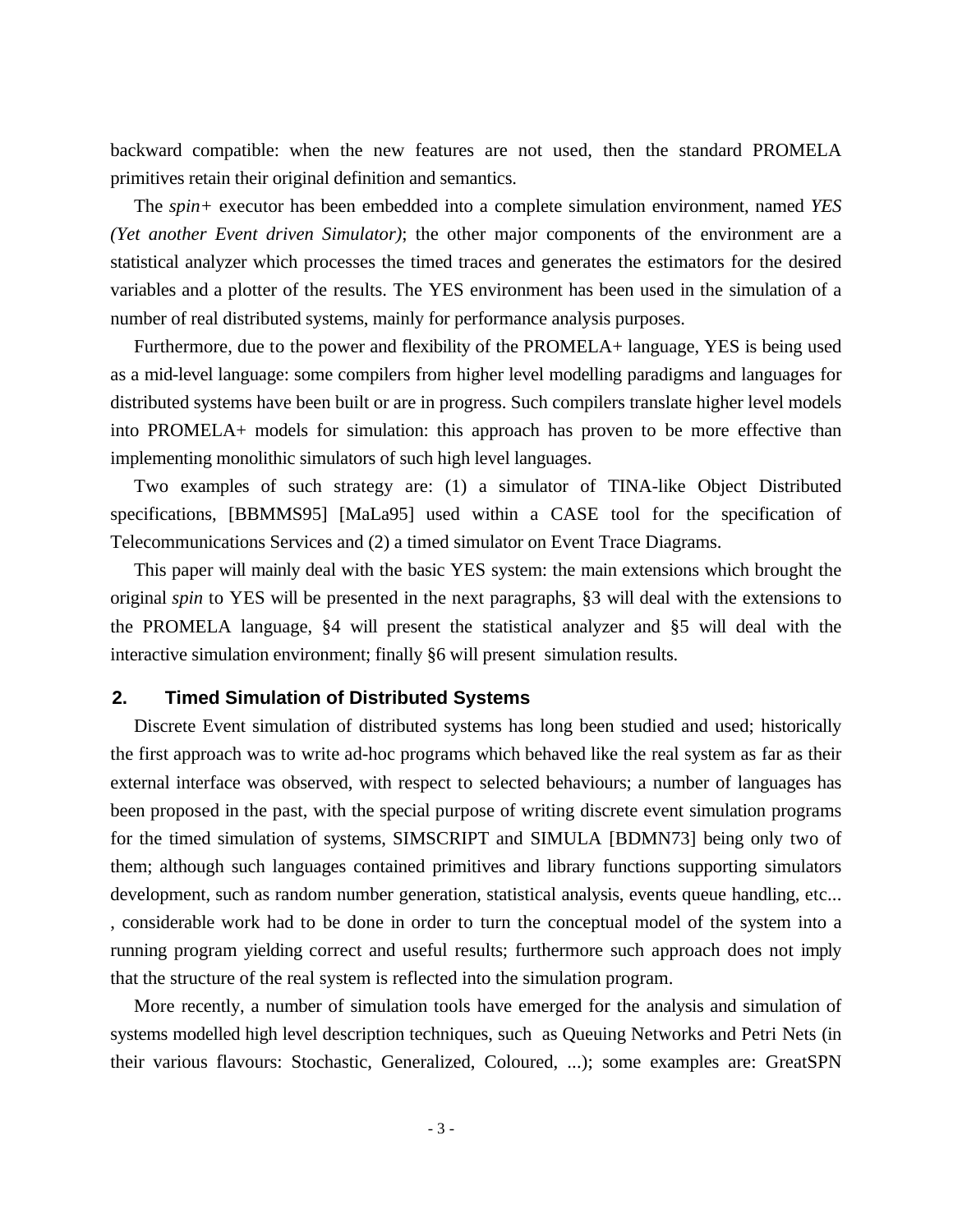[Chio87], TOPNET, Modline. These tools save the evaluator the task of writing and debugging a simulation program at the sacrifice of flexibility: for each tool only the considered types of entities and their respective semantics are available; some extensions to the basic notations have been proposed, mainly based on the possibility to attach procedural behaviours to the original primitives: unfortunately, many of the times, the resulting hybrid notation does not retain all the desirable properties of the original paradigm.

Queuing Networks allow to easily write models, sometimes at the cost of oversimplifying the original model; on the other hand, Petri Nets and the extended Generalized Stochastic Petri Nets (GSPN) lead to more realistic models at the expense of a higher complexity.

CSP-like languages, like PROMELA and their extensions bring the best of all the above approaches, offering a high flexibility in the development of the models without requiring programming: the user needs only to supply a model of the system; the model is then executed by the simulator, which produces the execution traces for further analysis.

## **3. YES: Timed simulation environment.**

Most of the development effort presented in this paper has been directed to the development of a full simulation environment for interactive timed simulation. The resulting environment is called YES.

PROMELA, as accepted by *spin* version 2.0.4, has been taken as the basis for PROMELA+; a number of constructs have been added upon the original version, mainly to reach the goal of timed simulations; however, some features have been added at the purpose to further enhance the expressive power of the language. In the following we will describe in some detail the added features, leaving the details of the basic PROMELA constructs to [Holz91] and [Holz95].

The basic purpose of timed simulation of a model is to produce a timed trace from the execution of the model: the timed trace of the model execution can be taken as a sample of the timed trace of the real system to extent the model reproduces the real system.

A timed trace can be further analyzed in order to derive more aggregated informations, like average channel length, resource usages, etc; the PROMELA+ language and the YES environment provide a rich set of options to this purpose.

## **3.1 Basic concepts of timed simulation: time and resource.**

The basic idea which led to the actual PROMELA+ language was to introduce temporal semantics to the PROMELA constructs (i.e. time spent in the execution of the instructions). The qualitative concept of time already implemented in PROMELA as the order of the actions during an execution is not enough to timed simulation.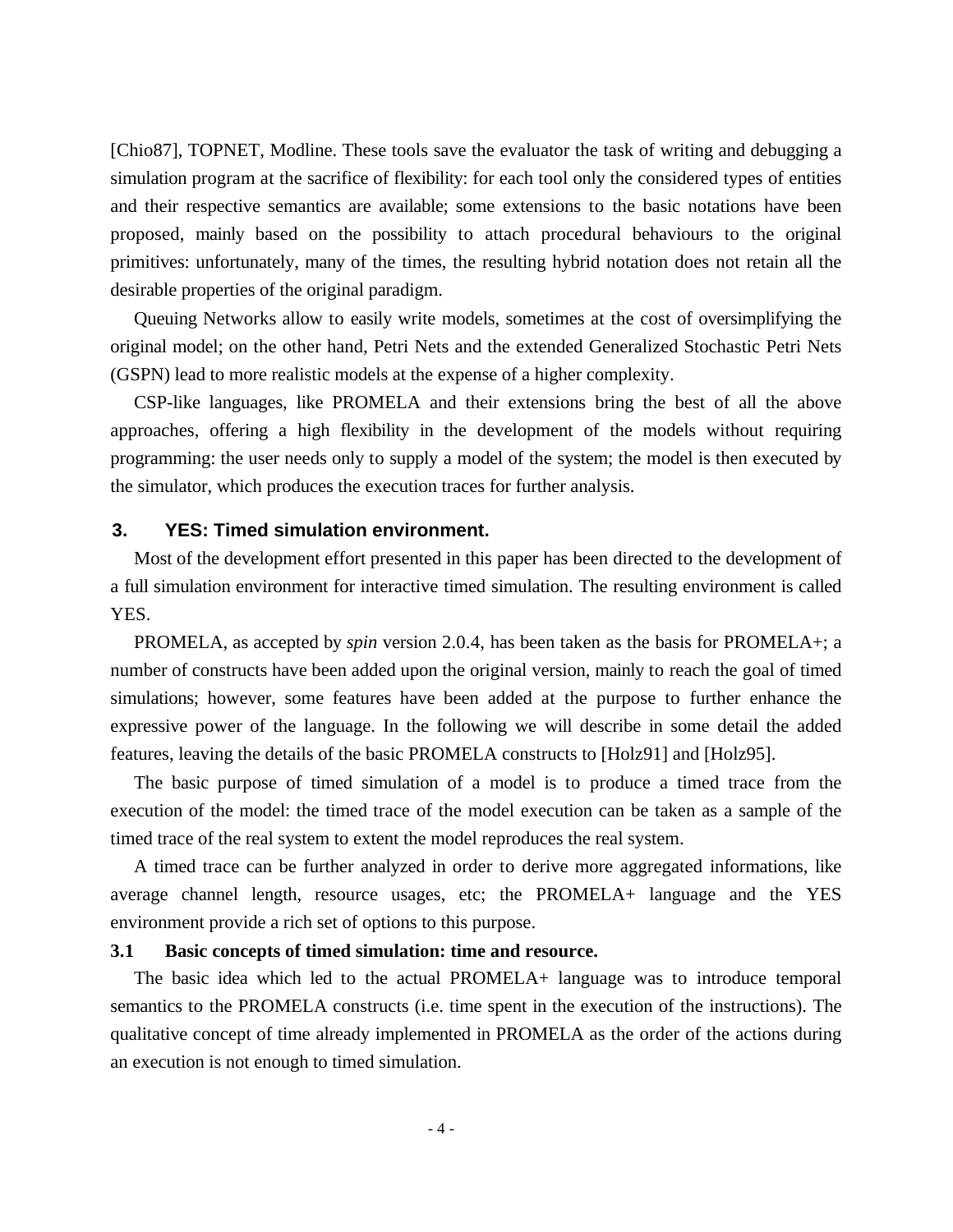In this perspective, an interpreter can be seen as an engine producing execution traces, where a trace is a sequence of state transitions, i.e. instructions.

*spin* provides the generation of such traces which we call *untimed traces*.

We want to obtain a *timed trace* as specified in [DaSc92], i.e. a sequence of state transitions partially ordered according to the times when they happen.

To fully comply with the system we need to model, we also need such traces to be *realistic* , i.e. we need to consider instruction durations and to take into account the fact that a real concurrent system is actually distributed over and carried on by a certain number of *resources*.

This comes quite natural if you consider the fact real systems are composed of different agents and that an action "consumes" time of the agent (the resource) which is actually executing it. This fact imposes a further constraint on the timed traces that can be produced by *spin+*, i.e. we can accept only those traces where the instructions executed by agents carried on by the same resource are totally ordered according to start times and durations.

In other words, this means that a total ordering of timed instructions has been imposed on instructions taken by a single resource, while partial ordering for instructions performed by different resouces is still possible in a valid timed trace.

Obviously, timed actions and resources make the simple random scheduling policy adopted by *spin* unsuitable: a more complex round-robin scheduling policy has been implemented which takes the notion of time into account.

Finally, in order to evaluate the time behaviour of a system, producing a timed trace of the execution of its model is not the final result: we need operators which filter and take measures out of such traces. This leads to the introduction of the observation primitive which allows to record selected system events and data for further statistical analysis.

We can now see in more detail how these concepts are mapped in PROMELA+.

## **3.2 Time specification: the Timed construct.**

The timed construct allows to specify the time spent for executing a sequence of instructions. Instructions not enclosed within a timed construct are considered of null duration.

The present version of PROMELA+ supports the notion of time as a real quantity.

timed statements define sequences of statements to be executed with a transactional semantics (i.e. all or none, a blocking statement within a timed sequence causes a run-time error except if the blocking statement is the first one, in which case it acts as the guard of the transaction) taking a certain amount of resource time. Idle waiting is achieved using sleep as the only statement in an timed sequence; the sleep statement will cause the process to sleep for the specified amount of time without loading the resource.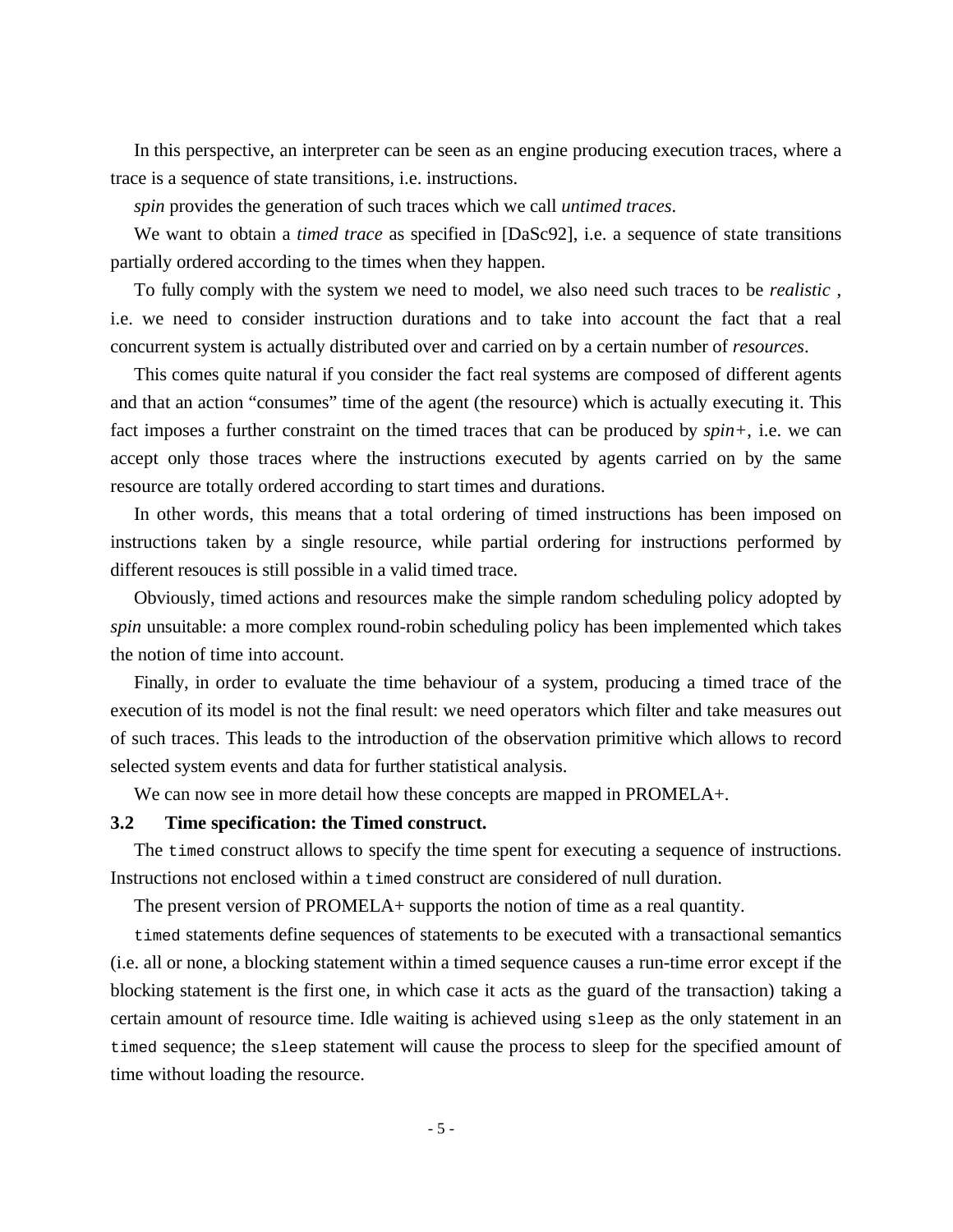#### The PROMELA+ syntax is:

timed '(' <delay> ')' '{' <statement\_sequence> '}'

The <delay> option allows to specify a possibly stochastic duration for the sequence of statements enclosed in braces. At present, the following options for the <delay> qualifier are allowed:

- *uniform distribution*, denoted by uni ':' <low>, <high> where <low> and <high> are expressions evaluated to real numbers whose values represent the lower and the upper bound respectively for the duration value that will be generated at run-time;

*normal distribution*, denoted by gauss ':' <mean>, <std\_deviation>: in this case, the duration will be generated according to the normal distribution whose parameters (mean and standard deviation) are given by the two expressions <mean> and <std\_deviation> specified in the clause;

- *negative exponential distribution*, denoted by exp ':' <mean>: the duration will be generated according to a negative exponential distribution characterized by the parameter 1/m, where m is the value of the  $\epsilon_{\text{mean}}$  expression, the mean value of exponential distribution;

- *constant value* denoted by const ':' <expr>: the duration is simply the value of <expr>.

## **3.3 Resource allocation: run statement and active proctype.**

A PROMELA+ specification is executed in a distributed environment where a certatin amount of resources is available. At present the number of processors and the number of processes that can be simulated by *spin+* can be specified through a run-time option on the command line. This allows for flexible tailoring of the memory requirements of the simulator.

The language provides a simple way to map process instances on processors; this has been achieved by modifying the run construct as follows:

run <proc\_type> '(' <actual\_parameters> ')' on '(' <processor> ')'

This expression assigns the new instance of  $<$ proc\_type> to the processor whose number is the result of the integer expression  $\langle\text{processor}\rangle$ ; the on clause can be omitted, in which case the process instance is assigned to a default processor.

Notice that <processor> expression is evaluated at run-time, allowing for sophisticated dynamic processor allocation.

The allocation facility is provided also for active proctypes; in this case a constant expression can be specified according to this sintax:

active '['<const1>']' on '('<const2>')' proctype '('<params>')' '{'<body>'}'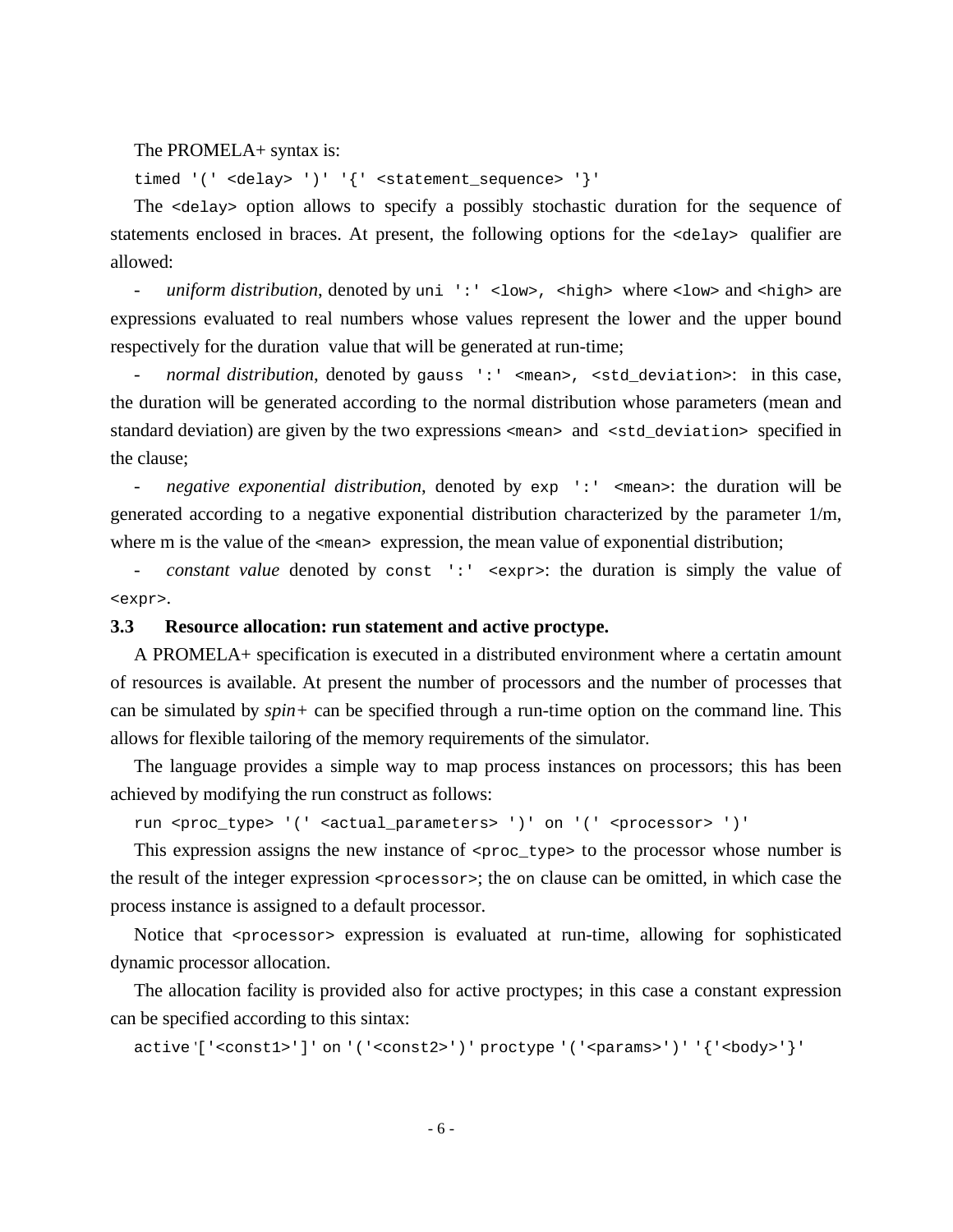#### **3.4 Observation constructs**

During system execution, many different system parameters can be collected for further statistical analysis (performed by *Driver*, see § 4). Any arithmetic expression that can be written in PROMELA+ can be observed.

PROMELA+ allows related system parameters to be observed together in views. A view is a structured data type introduced via a viewdef declaration: viewdef allows to name the system parameters to be collected for the defined view type; the expressions defining such system parameters will be specified using the observe statement.

A short example can help in making some more details clearer.

```
viewdef view type { obs usages[2], avg length }
view type v;
...
observe used(psr1) at v.usages[0];
observe _used(psr2) at v.usages[1];
observe len(channel1) at v.length;
...
```
This small fragment of PROMELA+ code shows definition of a new view template via the viewdef construct, the declaration of the view v, and a group of observations on v.

 In our example, usages[0], usages[1] and length are the parameters to be collected; the viewdef statement defines also the observation mode through the avg and obs qualifiers: the obs qualifier states that instantaneous values are observed, while avg specifies that a timed weighted average of the point values observed will be recorded for that system parameter. So, in our example, a generic sample collected for length is:

$$
\frac{\sum_{i=1,..n}len_i(channel\ 1) * \Delta\ t_i}{\sum_{i=1,..n}\Delta t_i}
$$

while, e.g. for usages [0] a generic sample is simply the value of  $\lceil \cdot \text{used}(\text{psr1}) \rceil$ .

## **3.5 Enhancements in the expressive power of the language**

Although PROMELA 2.0 has been significally extended with respect of the original PROMELA, extending the available data types, we have found that more data types would have been of help for clean and concise modelling of complex systems.. For this purpose, we have added a real data type, called float, which holds single precision floating point numbers (e.g. 32 bits wide); notice that this is useful to deal with time measures within models, being time a real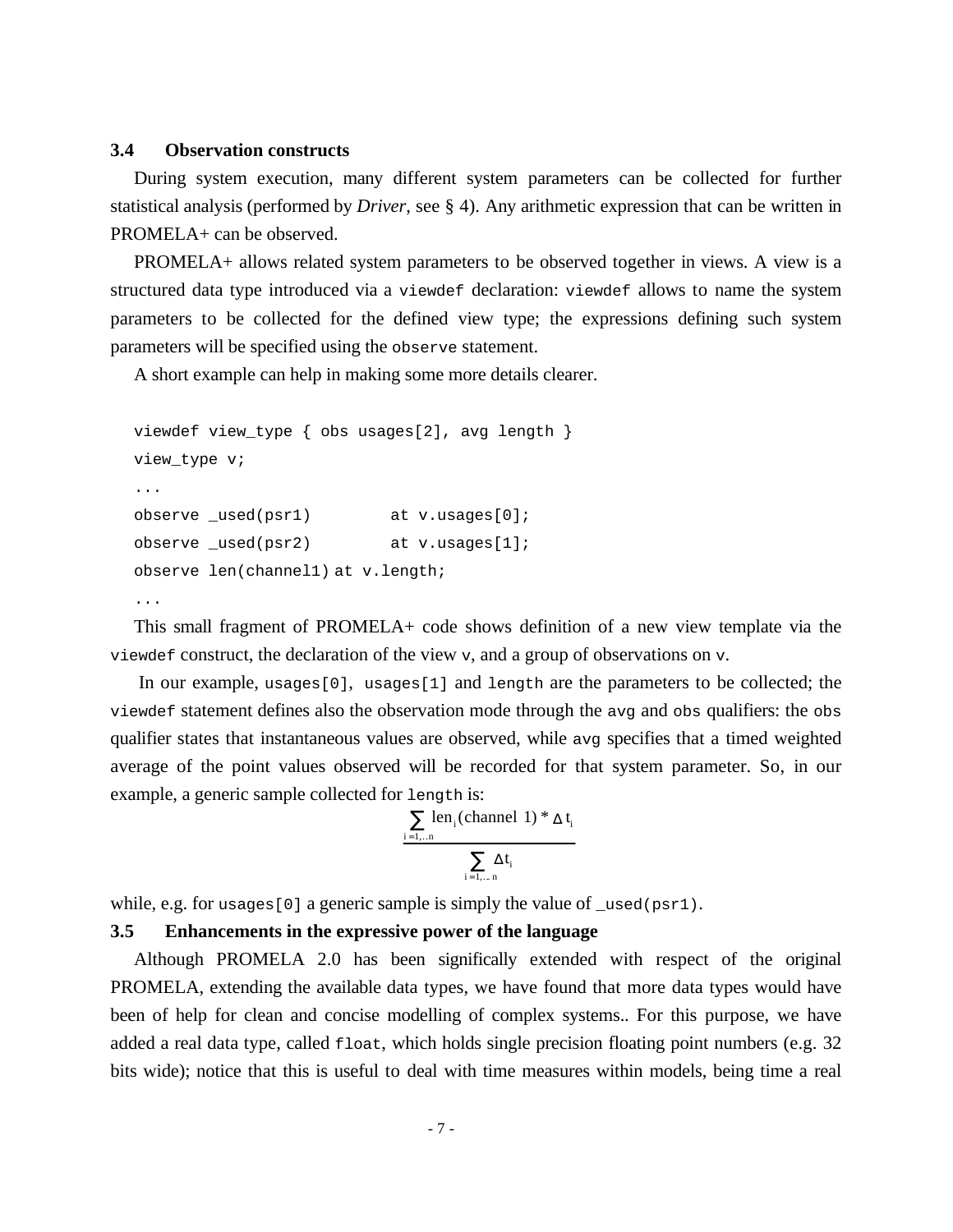quantity. Moreover, the set of type constructors has been enlarged allowing multidimensional arrays.

On the control flow side, we have introduced weighted alternatives:

```
do (or if)
'::' \ctar{\bmg '[' \texpr_1>' ]' <sequence_1>
'::' \caref '['\texpr_2>']' <sequence 2>
          ...
'::' '['<expr_n>'] '<sequence_n>
od (or if)
```
where  $\leq \exp r_i$  are expressions; they represent the weights assigned to the different choices; *spin+* will actually perform a pseudo random choice among those alternatives that can be executed at the time of the choice, giving probability proportional to the weight.

Since *spin+* can deal with time, the timeout construct has been extended to keep up with time; so, besided the standard timeout, the user can now specify

```
timeout after '(' <expr> ')'
```
meaning that if no event happens within <expr> time units of time, the timeout will be triggered and the process will be able to continue with the statement following the timeout.

This statement introduces the possibility to model systems whose behaviour explicitly depends on time, such as real time systems. Besides this statement, the following built-in functions and variables can be useful for the modelling of time-related behaviour: and for :

- $\text{__work}(\text{~spid}>):$  reports the total amount of time spent by process <pid> when executing instructions
- $\text{exists}($  <pid>): reports the total amount of time spent by process <pid> in the system
- $\lceil \cosh(\cosh x) \rceil$ : reports the total amount of time spent by processor  $\cosh x$  executing instructions
- $\text{uptime}(\text{spsr}>):$  reports the total amount of time since processor  $\text{spsr}>$  has been turned on
- \_sys\_time: reports the system absolute time reached by the system since the beginning of execution.

Such facilities can also be used for time measurement inside observations.

Moreover, we provide functions for the generation of numbers according to the following distributions: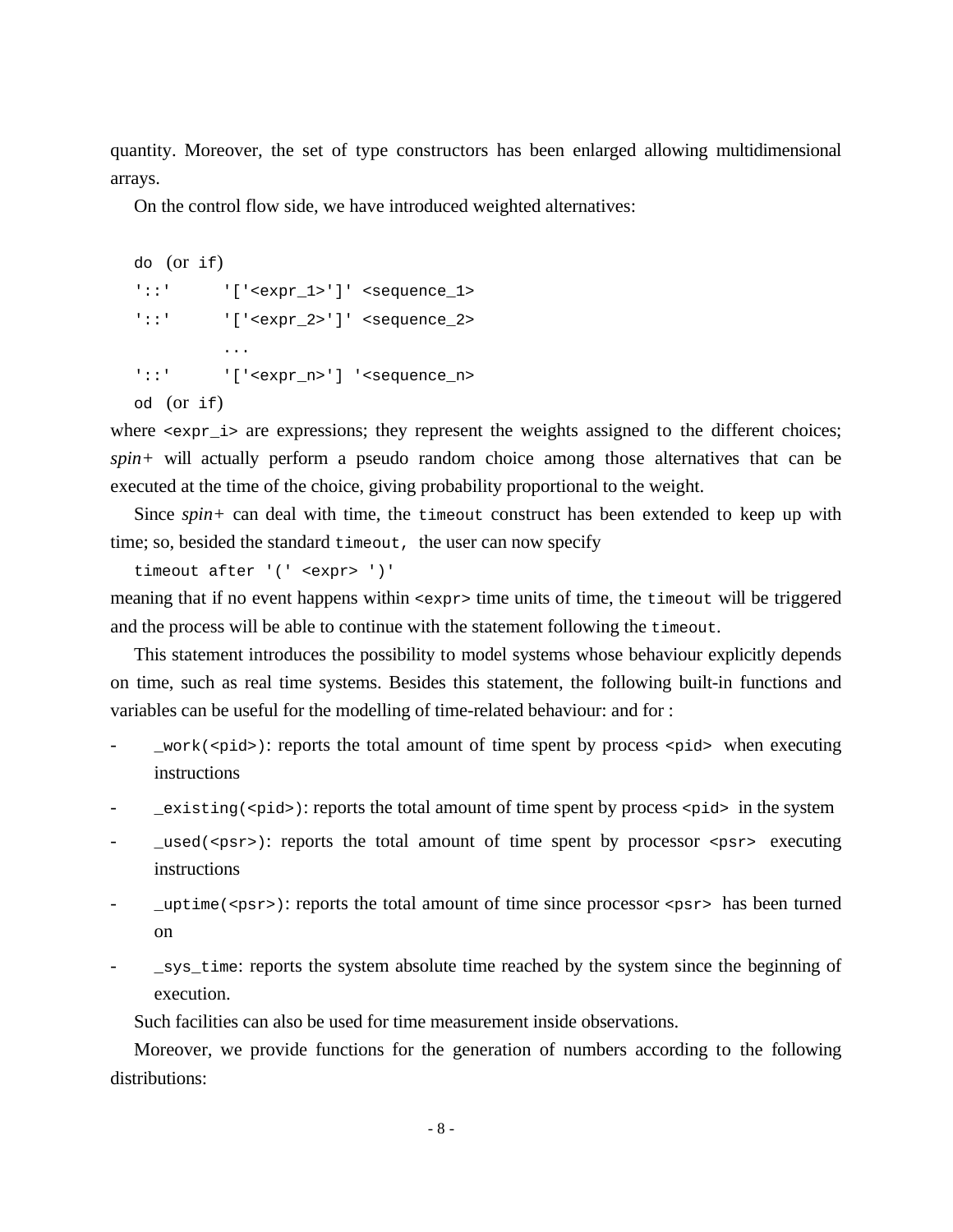- *uniform distribution*, denoted by \_uni '(' <low>, <high> ')'
- *normal distribution*, denoted by \_gauss '(' <mean>, <std\_deviation> ')'
- *negative exponential distribution*, denoted by \_exp '(' <mean> ')'

The meaning of the above function parameters is the same of the one introduced when speaking about timed contruct <delay> qualifier.

Finally, in order to easily control the execution, the stop statement has ben added:

stop '(' <expr> ')'

It stops simulation when <expr> returns a non null value.

#### **3.6 Interpreter improvements.**

The original *spin* version is rather concise and loose with respect to compile time checks; *spin+* implements stronger type checking (both at compile time and at run-time) and stronger semantic checking.

Moreover, since the purpose of the YES simulation environment is to efficiently simulate large system, namely systems having hundreds and thousands of process instances distributed over nearly as many resources, the interpreter performance needed to be improved.

*spin+* performance improvement started with the implementation of a more efficient mechanism of variable access; variable names are now resolved at compile time in terms of an offset within a local environment for local variables, or the global environment for global variables.

Furthermore, a new option can be used for those systems where the number of processes waiting to send and/or to receive on channels is quite large at any point in time; this new option allows to disregard such processes during the scheduling fase, thus reducing the number of active processes to be considered. This, with the removal of the constraint to delete from the system terminated processes starting from the one with the highest process id, allowed to obtain a dramatic improvement in performances. This brings the *spin+* performances in the average of 15000 PROMELA+ instructions per CPU second on a SPARC Station 20 for both small and large systems.

#### **3.7 Process scheduling policy**

The scheduling algorithm for *spin+* needs to deal with time and resources in a fair and realistic way, i.e. the scheduling policy needs to assure a system emulation as close to reality as possible, with time advancing as smoothly as possible over all the resources.

The scheduling policy presently adopted by *spin+* is round-robin, based on the time of last service of processes: processes having the lowest last service time are considered first for execution.

Processes are given a slice of one instruction each time they are chosen for execution.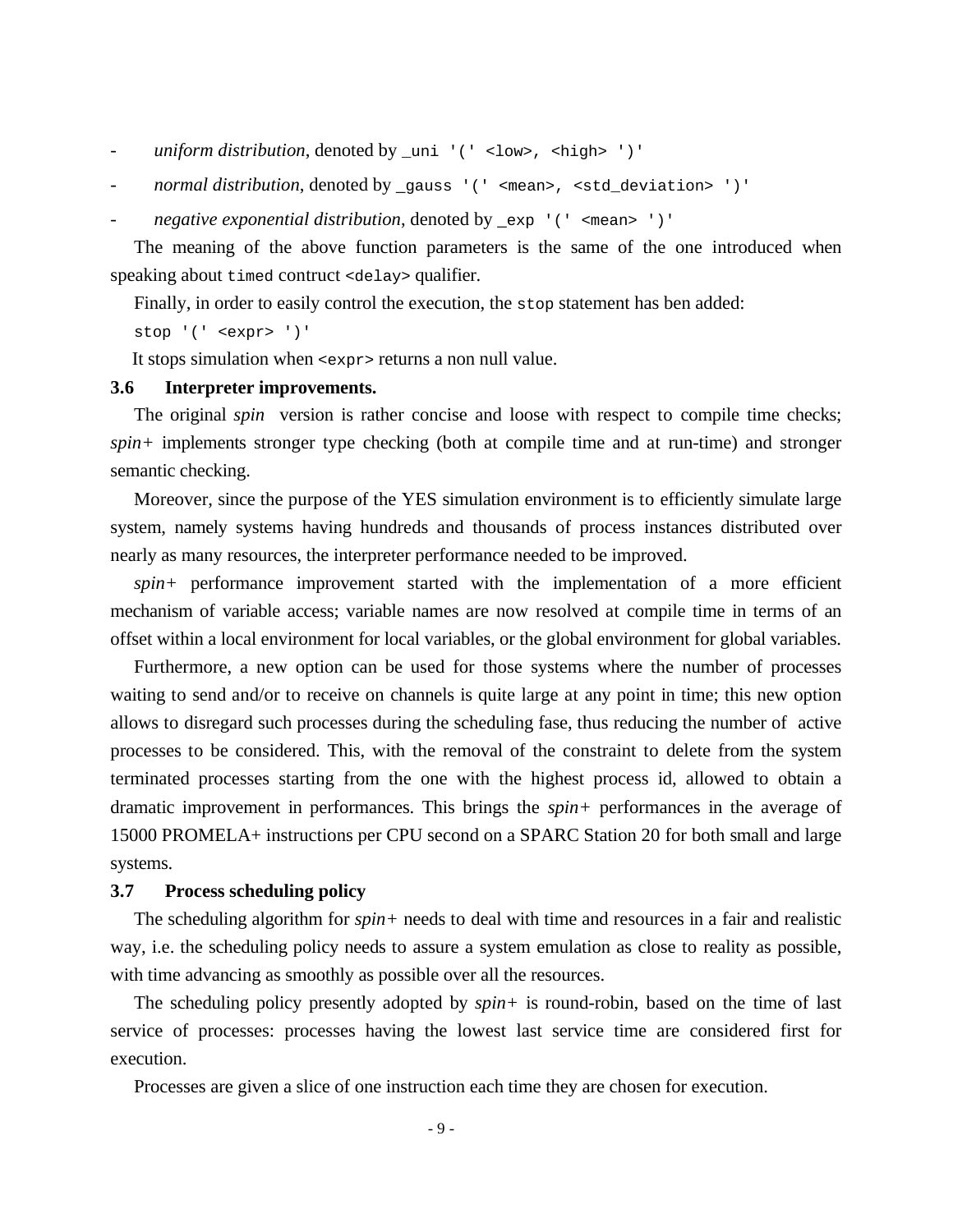Furthermore, the scheduler takes care of instruction durations when scheduling processes, i.e. processes whose next instruction will be of null duration are given priority over those which will execute an instruction taking some amount of time.

To summarize, the scheduler will look on each processor for the lowest last service time in order to find out which instruction can be executed next; since the priority is given to null duration instructions, the control will be given to processes executing them; then, if no such processes exist, only one of the processes executing non null duration instructions will be given control for execution.

Such technique assures a fair and realistic development of the execution, not only in the long time average behaviour, but also at any point in time.

## **4. Driver: the YES statistical analyzer.**

Since some kind of statistical behaviour is contained into a system specification (e.g. nondeterministic choices, statistical durations of actions, etc.), just running one execution experiment is not enough to obtain reliable figures about the time behaviour of such system: a suitable number of independent executions have to be run and the collected data (see § 3.4) have to be statistically analyzed: the *Driver* program performs this task.

*Driver* will determine the number of system executions and number of samples to be collected for each execution according to the statistical behaviour of a particular system parameter we call *system reference parameter*: intuitively, the higher the variance of such parameter is, the longer the executions will be.

First of all, a pilot execution is run; during such execution the statistical behviour of the system is evaluated and the number of samples to be collected in the subsequent runs is determined. Moreover, the number of samples to be discarded for the transient skipping is computed: such samples are those referred to the time needed for the system to reach a steady state.

A simulation allows to estimate the mean value of each system parameter using the multiple run technique [BDMN73]; each run produces a sample of such mean obtained by calculating the mean of the system parameter samples collected during the run. The means produced by the subsequent executions constituiting a simulation are combined to produce a mean of means. Given this last mean and its variance, a confidence interval of a requested confidence level is generated. The simulation is stopped when the radius of the confidence interval relative to the system reference parameter is sufficiently small, i.e. lower than a requested precision.

Output of the above statistical analysis is given both in textual and in graphical form, through Gnuplot.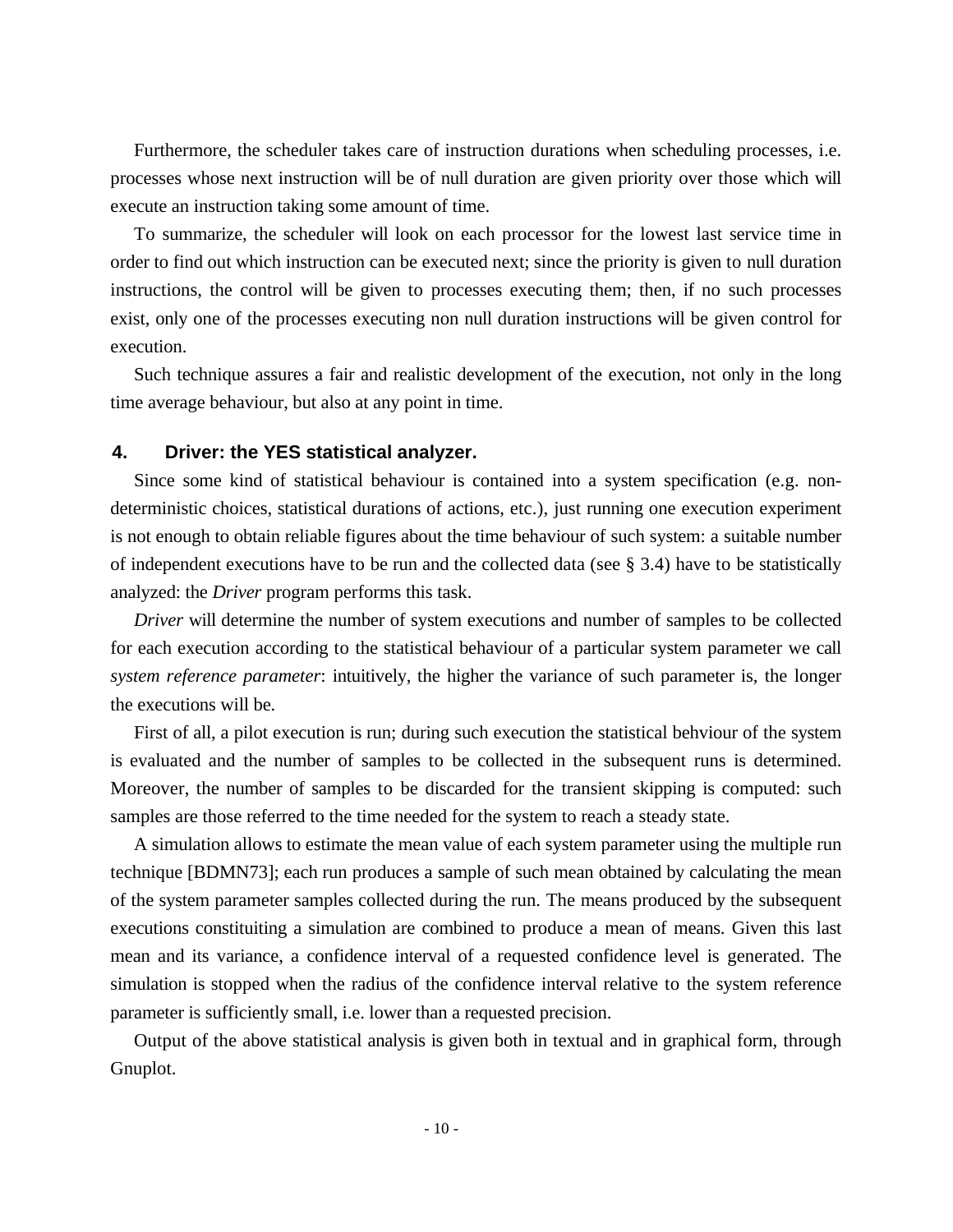## **5. Interactive functional simulation environment.**

In the development of large hardware and software systems, an incremental process is welcome. This means that the development of the system goes from the stage where the system is completely prototyped using PROMELA+, through a possible series of intermediate stages where a part of the system has already been implemented while the remaing one is still simulated. At these intermediate stages, the two part of the system can be made interact to test the functionality of the implemented part. Of course, this process will lead to a completely developed system, which in turn can be finally tested against a model of its operating environment modelled using PROMELA+.

Such a simulation requires PROMELA+ models to interact with the outside; this needs communication facilities which have been implemented in PROMELA+: we call this facility *external channels*.

External channels are monodirectional and asynchronous; at present, we allow external channels only to be global, they cannot be passed as parameters and cannot be grouped into arrays.

From PROMELA+ point of view, an external channel can be used just like a "normal" channel, exept for its declaration that has the following syntax:

```
<direction>:= in | out
```
extern <direction> chan <name> = [slot number] of  $\{$  <message types>  $\}$ 

A C-library for external channel handling (creation, reading, writing and closing) is provided for the development of the outside applications.

External channels are implemented via sockets, so that the partial system simulation and the remaining system can be run over different machines.

A command line option is provided in order to map external channels to the real port numbers associated to the sockets supporting them.

This mechanism allows to an external system to interact with a model of another system, but gives also the way to other interesting possibilities, such as driving the simulator behaviour from the outside, e.g to perform step-by-step simulation, debugging and so on.

## **6. Applications and results.**

PROMELA+ is a clean and simple language whose semantics is well understood and whose interpreter *spin+* has been thoroughly tested.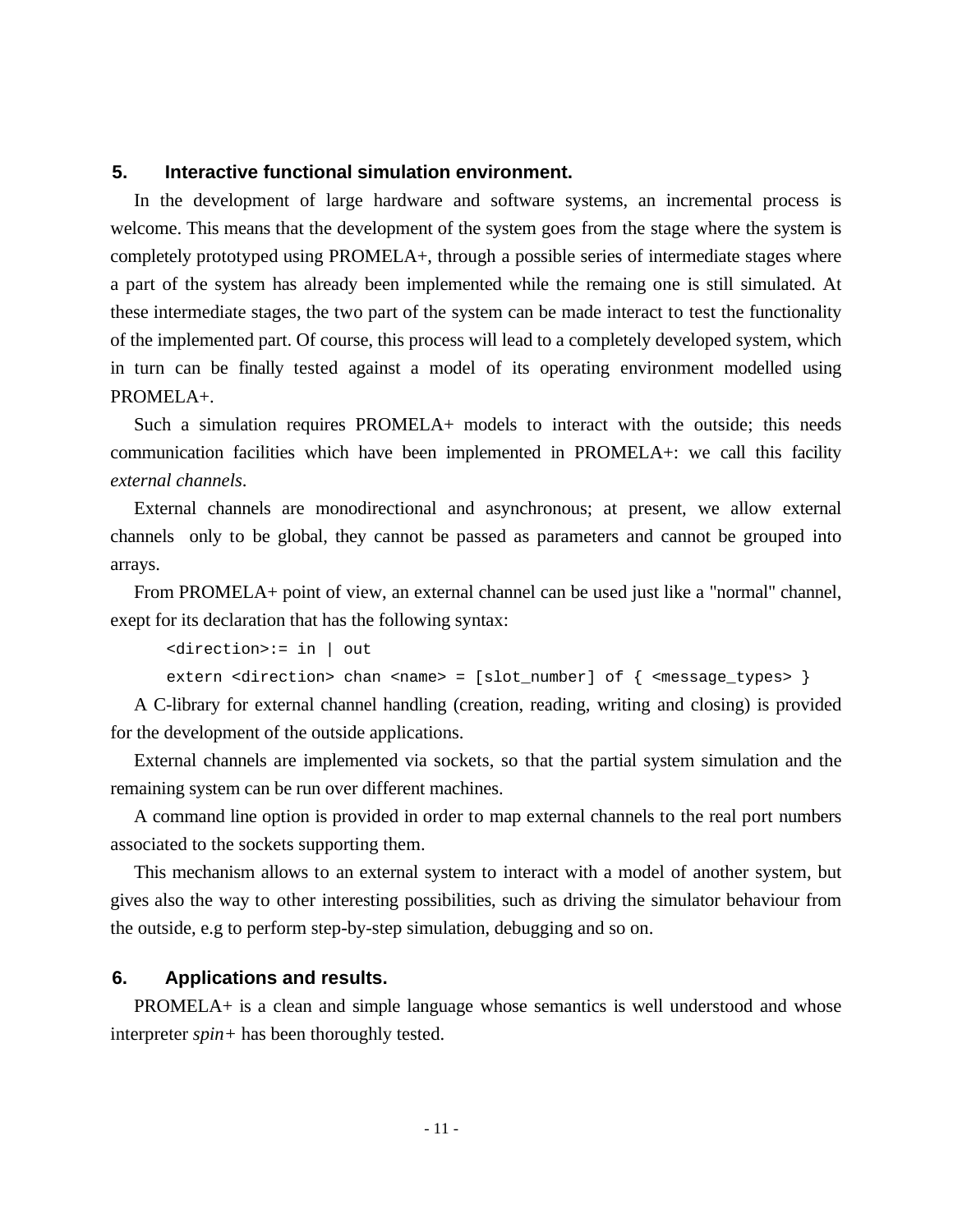This makes YES suitable for use as-is to model and evaluate systems both from the performance evaluation point of view and from the functional verification perspective. The small number of constructs present in the language makes infact the effort of learning the tool trivial, so that model prototyping can be done rather quickly.

Moreover, the expressiveness of constructs actually provided, the degree of reliability and efficiency presently reached by *spin+* makes it suitable for use as a basic simulation engine for the simulation of systems already specified using other description techniques.

In this last case, all that needs to be done, is the development of a suitable to-PROMELA+ parser. This task is actually simpler than the development of a new general purpose simulator, since tools are available to define efficient parsers and the process of validating the translation tool is trivially simpler than the one to test a whole simulator. Moreover, this validation task is made simpler by the simplicity of the language and by the relatively small number of primitives provided by the underlying language. Finally, this last approach saves the effort of learning a new description language when a description technique has already been adopted and consolidated.

Presently, we have been developing two such simulators by translation:

simulator for ETD (Event Trace Diagrams): this application allows to model systems where a number of agents interact with each other through message interchange. Each agent is completely defined by the messages it can accept and by the messages it issues in respose of incoming messages. The tool allows to produce and evaluate the timed traces of such models.

simulator of object oriented knowledge bases for interactive testing of diagnosis systems.

These two simulators will not be described in detail to give space to a detailed example of YES usage.

Among the cases actually analyzed using YES, there is a simple model of a menu application. We model the interaction of a user with an application providing a two level pop-up menu: we estimate the mean time spent for each entry in the menu at the two different levels.

The specification takes about 760 lines of PROMELA+ code and describes the user, taking different sessions with the application, the application itself and the observation instrumentation.

Fig. 1 shows the trace of the times spent for each level of menu (reply\_time1 and reply\_time2 respectively). Fig. 2 shows the evolution of the simulation with respect to the two estimated parameters.

We have applied the observation and estimation technique supported by the model language to *spin+* as well. This involved monitoring the *spin+* parameters of interest, such as the average number of PROMELA+ instructions performed per CPU second.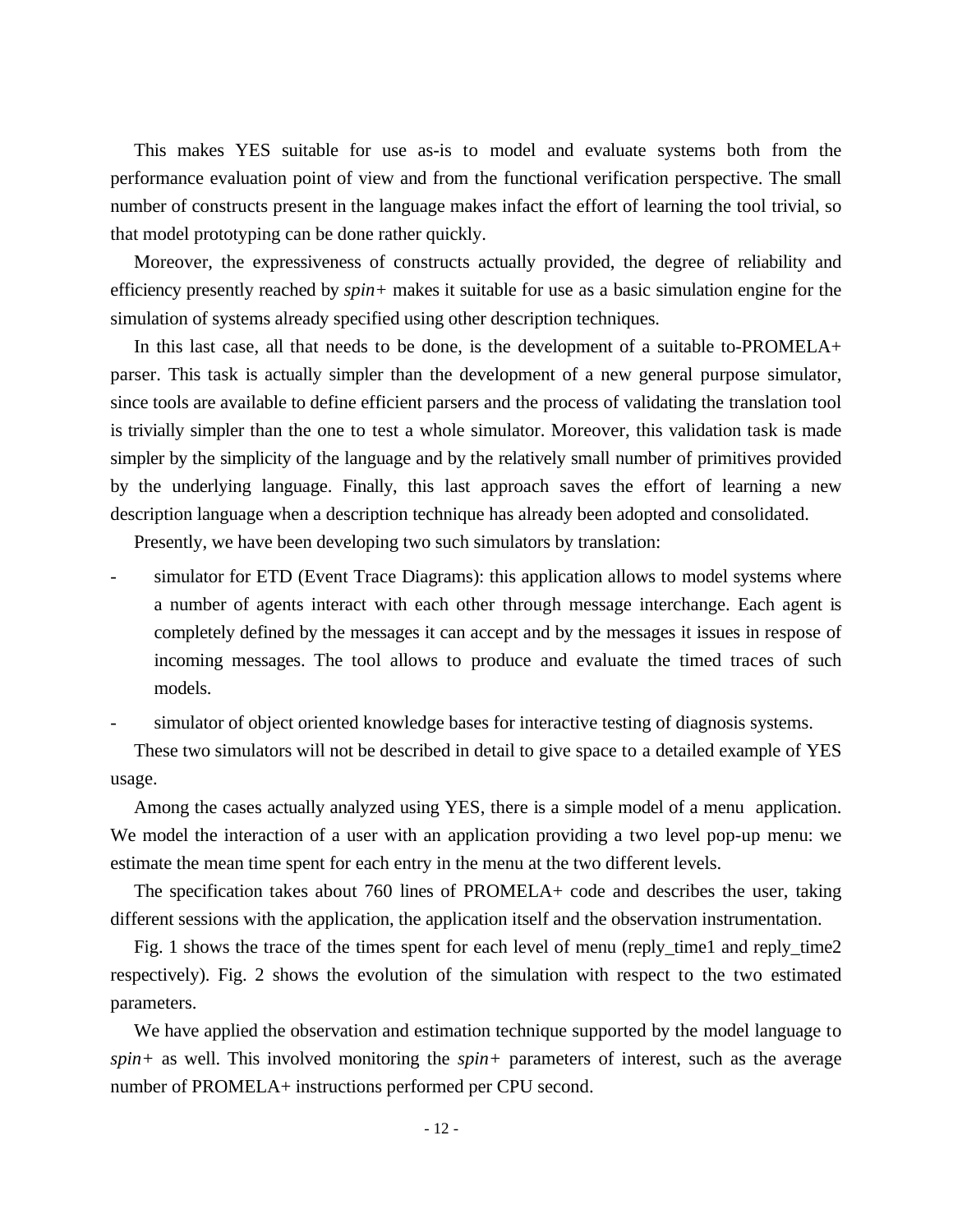This approach has proved to be extremely useful to trim the inefficiencies of the interpreter and to tune the different improvement strategies (such as the descheduling of waiting processes we mentioned before).

An example of such results is shown in Fig. 3: the simulator can execute more then 10000 PROMELA+ instructions per CPU second (system execution creates about one hundred of process instances).



Fig. 1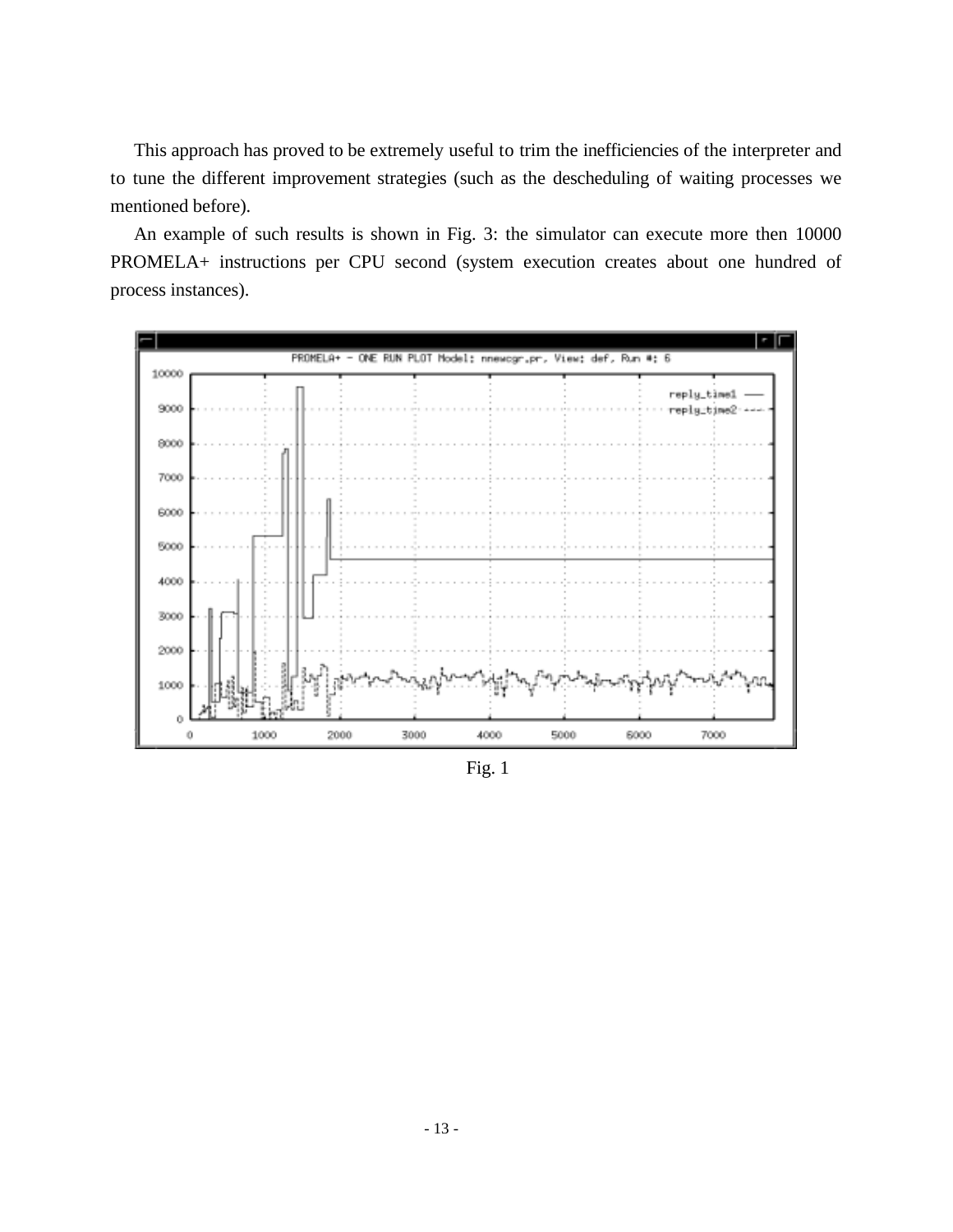

Fig. 2



Fig. 3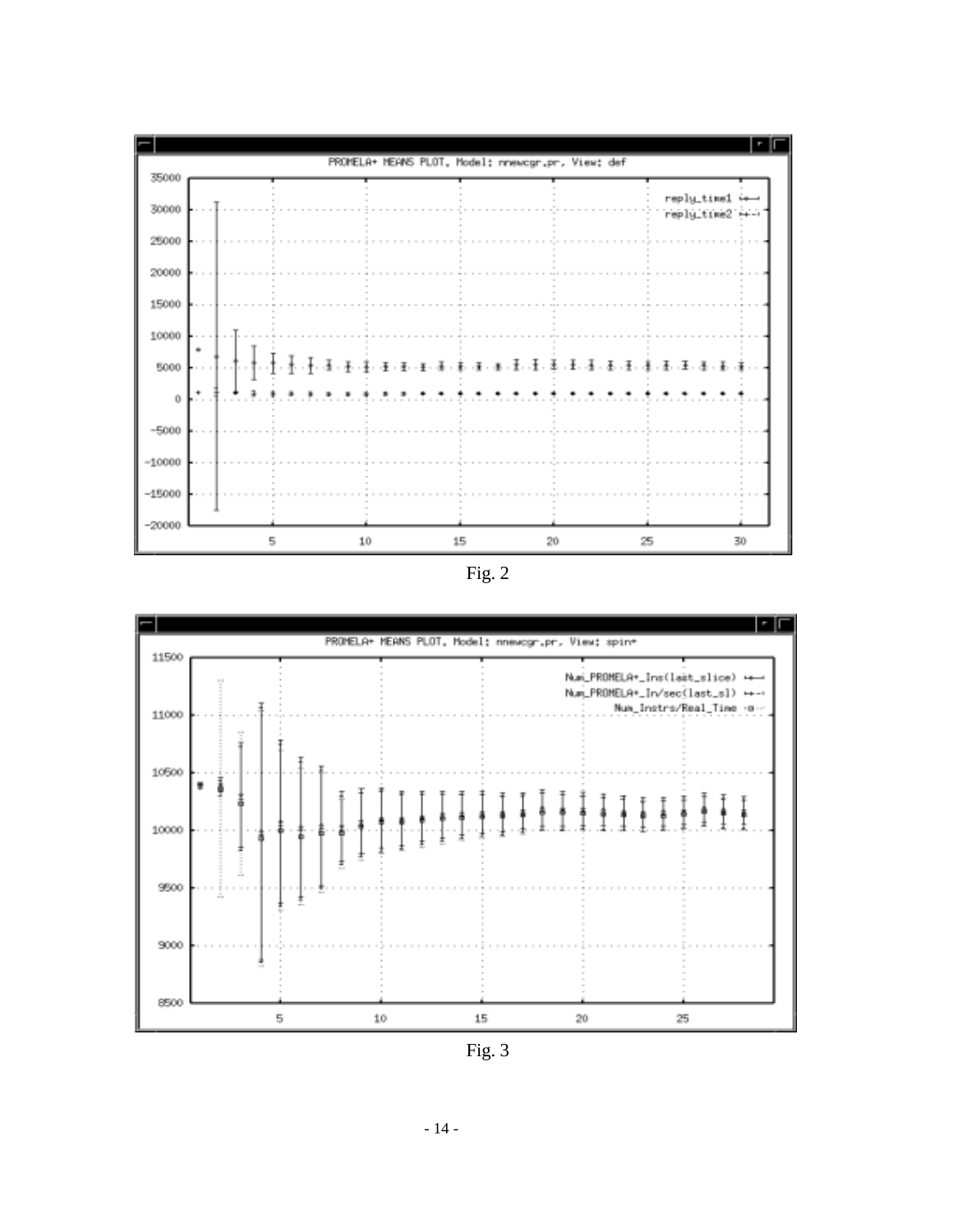## **7. Conclusions and further improvements.**

The introduction of a common language for system specification and timed simulation turned out to be extremely useful in the Telecommunications field, where formal specifications are studied within the development process and used for the a priori evaluation of systems.

Although the expressive power of PROMELA has significantly been enhanced to obtain PROMELA+ and inspite of its simplicity, we believe that the fact of being a textual language could be felt as a usability limitation by a user adopting PROMELA+ as is. To face this issue, a graphic editor is under development: it will allow the hierarchical editing of PROMELA+ specifications, retaining the conciseness of the original textual models, thus avoiding the major drawbacks we have experienced using other graphical description tools, such as e.g. GSPN, where, as the system size encreases, the readability of the model is highly compromized.

As for further enhancements that can be added to *spin+*, we think that an interesting possibility would be to give a measure of processor efficiency: if a processor is more powerful, the same instruction load could be carried out in a shorter time. Time associated with instructions, will then be interpreted as the "number of clock ticks" needed to perform the related task. This feature will add a further degree of flexibility in that the specification of agents involved in a system will not need to be modified (as it should be at present) to reflect a different hardware support to the system.

On the language side, a function definition construct would be useful; at present, infact, a function call can be substituted with a macro call or with a process creation; the first solution will result in heavier code while the second will cause an undesired load in the system interpretation. The definition of functions could be a cleaner solution.

As for the statistical analisys program, its effectiveness could be improved by adding the possibility to specify a number of system reference parameter instead of a single one; this will allow to run a single simulation in order to estimate, with the requested precision, all the required parameters.

Furthermore, the concept of interactive simulation could be extended to insert an interaction between the operator and the interpreter, thus giving the possibility for step-by-step simulation, trace, debugging features and on-line what-if analisys.